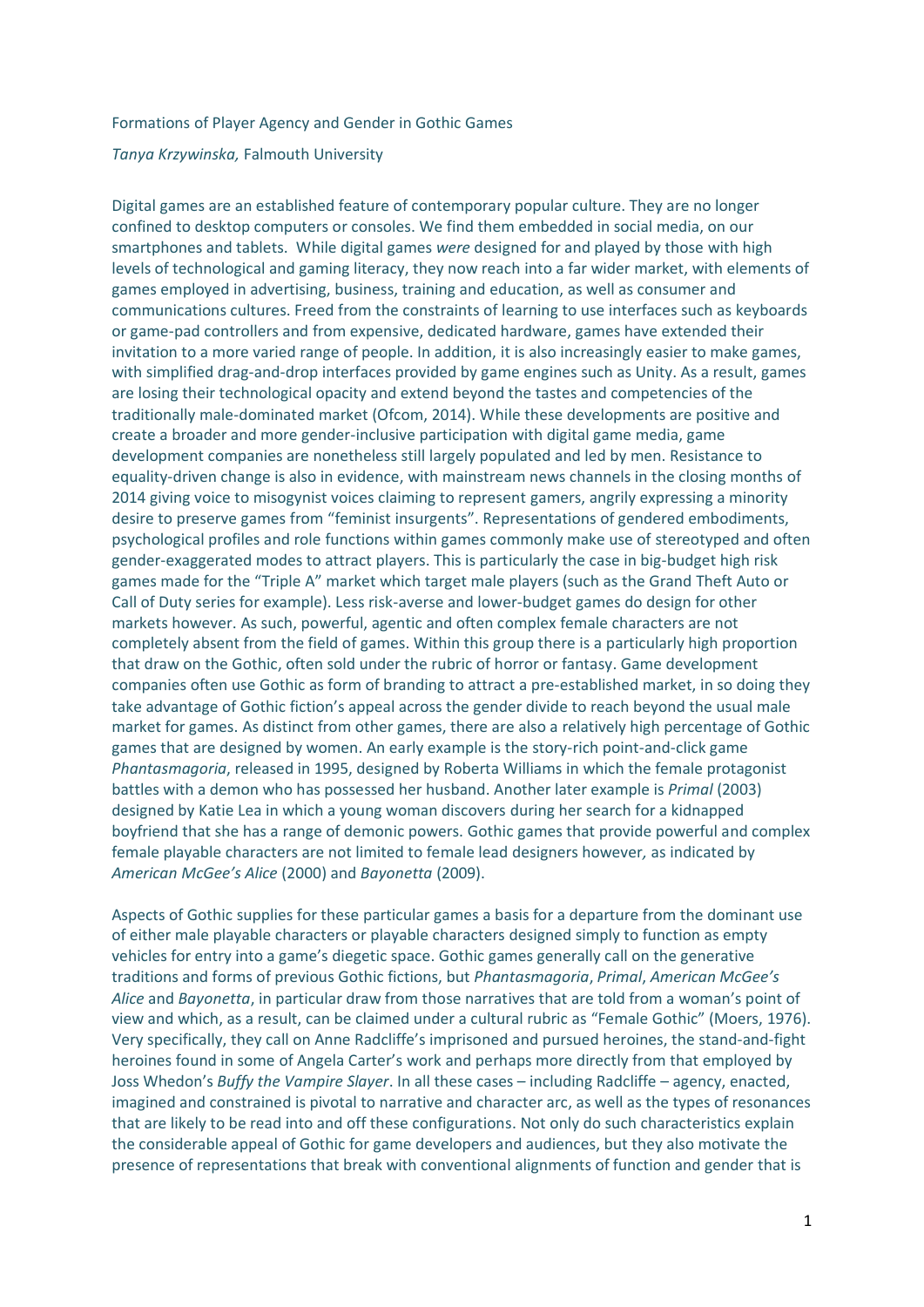more commonly present in games, even if such disruptions are ameliorated through some form of conditionality. While the "subversions" of game conventions cannot be claimed as "Feminist Gothic", they nonetheless express issues and tensions around gender and agency current with contemporary culture through the medium of participatory media and they are games that actively invite the interest of women and girls. Given that games have very often been designed by men to appeal to the pleasures and competencies of men and boys, it is noteworthy that aspects of Gothic have been used to seek to engage what the industry called a few years ago a "new" market, i.e. women and girls. Within this context, the deployment of Gothic formations can therefore enact a form of agency for female players, which provides, in this relativist sense, an extra power to fracture conventional gender alignments that has consolidated within the risk averse context of digital games. On this basis, the core argument of the chapter is that certain iterations of Gothic *can* be used very effectively in games to disquiet and demythologise thoughtless formations of agency and gender that are perpetuated within many games.

It may prove helpful to readers unfamiliar with digital games to sketch out the diverse use of the scope of the Gothic in games. Gothic formations can be found across game genres: Role-playing, First and Third Person Shooters, Survival Horror, Casual, Action-Adventure, Stealth and Strategy, as well as platforms: mobile, console, PC, or they may be used in games made by any size of development studio. It is therefore clear that Gothic offers useful cultural capital for game developers and designers, acting often as form of branding. To make some sense of this field, I'll begin by dividing Gothic-inspired games into five distinctive groups which span across game genre divides. The first includes those games that are designed to appeal to the traditional shoot-em-up and beat-em-up market, such as *Outlast* (2014), *Painkiller* (2004), *Quake 4* (2005) or the dandyesque Devil May Cry franchise<sup>1</sup>. These games offer fast-paced action, affording a strong but easilyacquired sense of conquest for the player. Characters are often quickly sketched and the storyline minimal, usually a zombie apocalypse or similar, and linear. These games tend to privilege action and have mainly male playable characters who are in pursuit, rather than pursued. As such, in a conventionalised and game context as well as in a performative sense, these games can be claimed aesthetically as male, but their muscular and triumphant nature splits them off from Robert Miles' scopophilic definition of "Male Gothic" (Miles, 2009: 55), typified by Lewis' *The Monk* (1796) and locates them more appropriately within "hero" based fictional formations, which have greatest purchase in contemporary culture through Hollywood's action movies. The second group are those games that combine action-adventure format with Gothic storylines and iconography, such as *American McGee's Alice* and *Primal*, although *Bayonetta* however draws on elements of both groups. It is in this group that there is a good proportion of games with female protagonists, and all adopt a female point-of-view, as such I claim them as a "Female Gothic" in the context of games and it is from this group that most of the games discussed in the chapter are taken. Games within these two groups are often made by established studios and require considerable investment to make. The third group includes those games that employ Gothic iconography and which are designed for the casual game market. Examples include the Plants versus Zombies series and Zombies, Run!, a suite of gamified, motivational running apps. "Casual games" is a generic terms used within games journalism and by publishers to describe games that are easy to pick up and play, games that do not have complex interfaces and which do not demand much time commitment from their players. They are defined in opposition to "hardcore" games. There is an implicit, rhetorical gendered distinction here that should be noted wherein casual games are feminised as a means of trivialisation (Kubik, 2012). Often casual games are small-scale productions that require less investment, expertise and labour to make yet are designed to appeal across a wide market. As might be expected because of their casual nature, few such games take the Gothic route in more than superficial sense. The fourth group is comprised of "indie" style games that seek experimentally to explore and re-invent both Gothic and game-structures, such as *Among the Sleep* (2014) in which the player takes on the guise

<sup>&</sup>lt;sup>1</sup> Note to editor: I am using italics for individual titles and single quotes for franchises.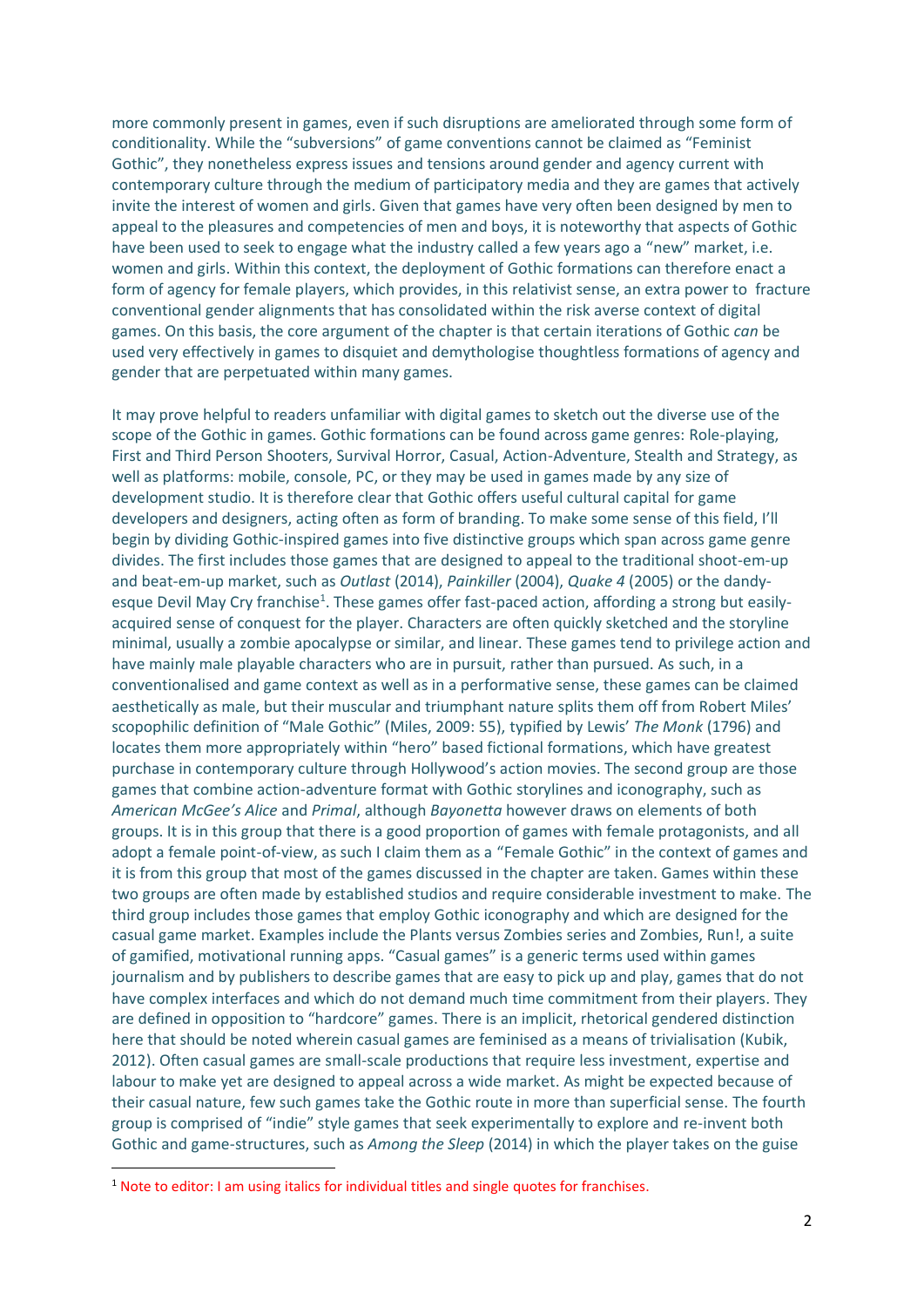of a toddler, *Dear Esther* (2012) a game expressly made to approach horror games from an atmospheric rather than action perspective, *Limbo* (2010) which calls on the aesthetic visual style of Lotte Reinger's silhouette fairy tale films and where the central character, coded as male is pursued, Radcliffe-style and dies very often, and *The Path* (2009), a multi-outcome, minimal-action game version of Little Red Riding Hood*.* Most "Indie" games are made within small teams of game designers for a niche market often trading on their non-standard art work or game mechanics, this means that they can take more risks and are likely to be more experimental in terms of their deployment of Gothic formations. The last, and fifth, group is made up of games that seek to undermine the agency of the player, and provide therefore a counter-weight to the more conventional approach of the first group. This "Weird" group draws on the discomfiting aesthetic of HP Lovecraft and equates to the "horror" which is typified by Lewis' *The Monk* aesthetic that Radcliffe suggests is different to her own brand of Gothic and which Miles describes as 'physicality observed with "libidinous minuteness"' (Miles, 2000: 42). There is no muscular, noisy and spectacular action or triumph in this group as there is in the first group and as such can be claimed as a "Male Gothic" aesthetic in the context of games. Examples include, *I Have No Mouth and I Must Scream* (1995), *Deadly Premonition* (2010) a homage to David Lynch's *Twin Peaks*, and the multiplayer online game *The Secret World* (2012), to which we might add the various game adaptations of Lovecraft's stories such as *Call of Cthulhu: Dark Corners of the Earth* (2005).

While games draw on traditions of the Gothic found in other media, there are certain features of game media that shape the way that Gothic elements may be articulated. Unlike other media, games require physical participation and as well as certain literacies that are unique to digital games. In a game a player's actions and choices are contingent on the design of a game's core mechanics. This instrumental feature means that the type of experience that games are able to offer players is welldisposed to themes that pivot around agency and mastery. Every game is comprised of an array of different systems that define, address and manage a player's actions. The implications of the ways that a game controls and manipulates a player's behaviour will however signify in diverse ways for different players, with gender differences likely to play a part in the way that control is understood and interpreted. Most digital games possess an interface and are composed of rules, progress arcs and winning conditions. Each game tailors these elements according to its own design logic which, in turn, govern the disposition of a game's spatiality and perspective. Therefore, to progress within a game, a player must engage actively with the particular demands set for them by the design of a game's mechanics and semiotic cues. Such mechanics range from the simple to the complex, encompassing what a player has to do in a game as well as the various elements of computing behind delivering the game to screen in concert with the effects of using the interface controls. These mechanics dictate the specific horizon of interactivity, the particular scope of managerial feedback mechanisms delivered by the game and the precise arrangement of the interface. These aspects are all configured around an individual overarching game concept. Negotiation of the meanings of these structures for both player and developer tie, whether acknowledged or not, into often implicitly gendered definitions of action, ineptitude, mastery and failure; the meanings of which are situational. As is evident in Gothic fiction throughout its history, agency and its lack are among the principle verbs (and "anti-verb") on which a vocabulary of gender and sexual difference are produced, reproduced and acquire currency. What types of agency, how it signifies and in what sphere it acquires currency may however change. This lacing together of formations of agency and gender has sources in foundational texts such as the Bible and the Koran and is operative rhetorically and socially. While not immanent and constructed through social, cultural and economic paradigms, the allegiance is still nonetheless evident across many of the world's cultures. It might therefore be thought of as a grand narrative on which Gothic rests. Materialist, feminist, structuralist and psychoanalytic models might approach agency and gender from different perspectives, yet they share the premise that gender difference (much like other modes of difference such as class and race) is organised around an economics of agency. Hélène Cixous makes the agenda plain: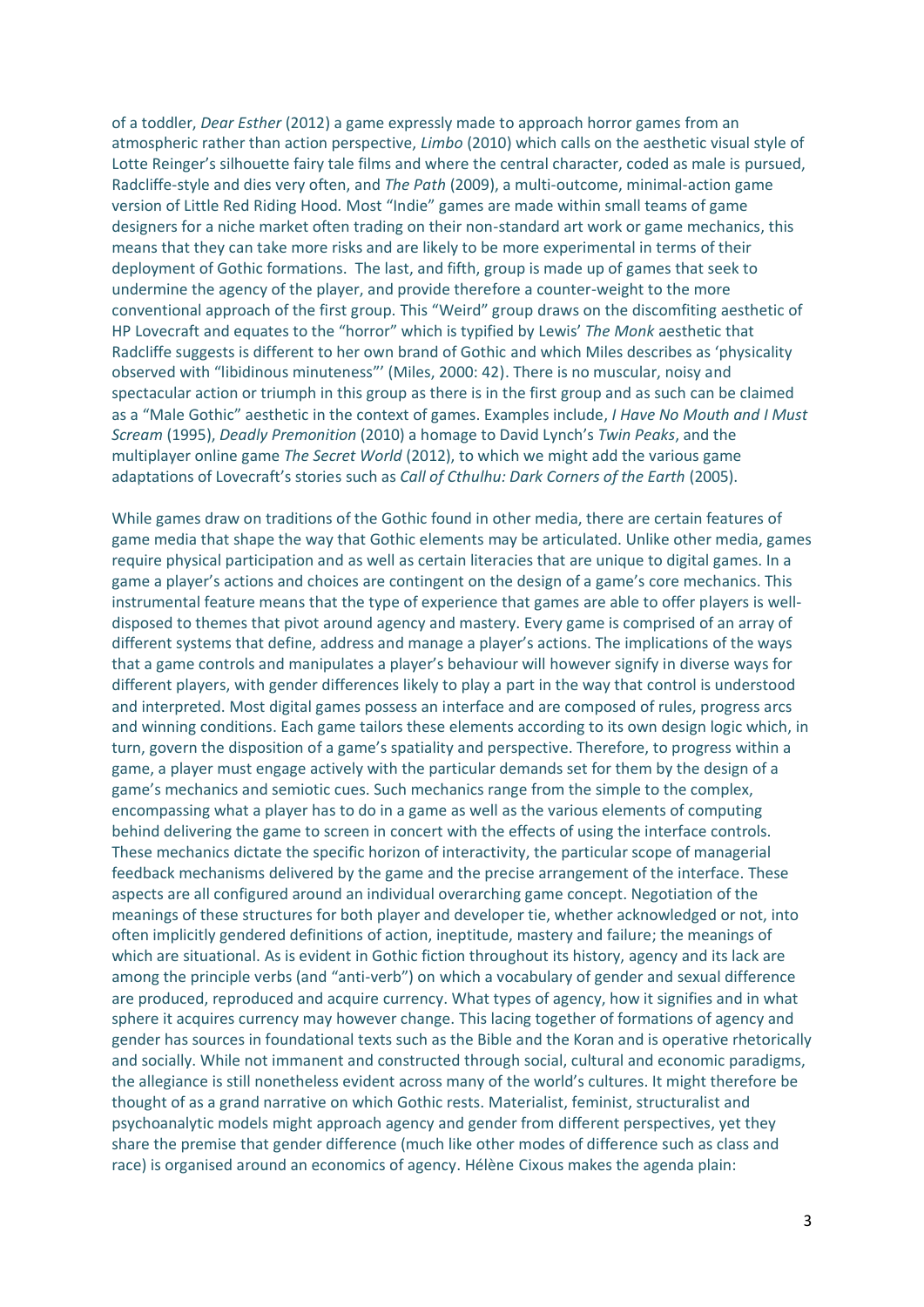'Organisation by hierarchy makes all conceptual organisation subject to man. Male privilege, showing in the opposition between activity and passivity, which he uses to sustain himself. Traditionally, the questions of sexual difference is treated by coupling it with the opposition activity/passivity' (Cixous, 1989: 102). She is careful to historicise oppositional troping of gender according to passivity and activity, yet such convergences persist in mimetic fashion, thereby allowing fiction to find dramatic effect in playing with such roles and as such is able to explore divergence between gender expectations and experience. As Kosofsky (1980) argues, a central plank of Gothic is a thematic and iconographic focus on inaction and lack of agency, emblemised by claustrophobia and burial alive: given that games promise players action and agency, this discrepancy seems somewhat unpromising. Yet often it is working with this promise that game designers can begin to challenge what might be thought of as games' central pleasure, a sense of agency as mastery. Agency can however be cast in diverse ways – contingent or individualist for example - and can be operative across different spheres: in terms of character and/or story, or in terms of ludic mechanics and/or player agency. Moral choices, for example, might be centralised to the ludic design of a game rather than simply side-lined as they often are in the fast-paced zombie style shooters. Gender contextualises the articulation of agency in games, feeding back into the design logic of a game, and playing a role in the way that player choice is managed and Gothic influences the ways in which this might occur.

Radcliffe's foundational model of the pursued and terrified heroine is acted out in a range of different Gothic games, in the interactive context of *Phantasmagoria* (1995) for example. This pointand-click game worked with limited computing resources and its innovation was to overlay filmed footage of the player's character, Adrienne Delaney played by actor Victoria Morsell, onto computer generated images. The use of real footage made more convincing Adrienne's frightened reactions to events than was possible with computer animation at that time. In accord with the Radcliffean model, Adrienne is pursued by her demonically-possessed husband until she is killed by him or dispatches the demon through right actions enabling her to leave the house. The player is aware that the game provides a way to do this and has to work through the clues on a trial and error basis. As such Adrienne is likely to "die" at the hands of her husband-demon many times, a repetition that diminishes both death and dramatic tension and which importantly places agency with the player who can also act, if they wish, sadistically siding not with Adrienne but with the demonic; players can of course have it both ways – killing her and saving her at the same time. In a Carter-esque twist on Radcliffe's model, Adrienne finally lures the demon into a subterranean bloody chamber where she, in concert with a player, is able to dispatch it and finally leave the confines of the house. In this sense Adrienne has agency on the external world and events in narrative terms, in her active, investigative approach which is practically focused towards coping, prevailing and expressing herself. Here there is a clear departure to Radcliffe's model, where agency for the heroine lies mainly within the sphere of the imagination. This departure is partly related to the nature of game media where players act through mediation of characters. In addition, it is also fuelled by Angela Carter's re-conception of the Gothic "heroine", made in the mode of Sade's active Juliette rather than passive, suffering Justine, and leading to Whedon's contemporary expression of the Female Gothic in *Buffy the Vampire Slayer*  (1997-2003).

Making use of Manuel Aguirre's analysis of Shelley's *Frankenstein* (Aguirre, 2013), I have argued elsewhere (Krzywinska, 2015) that the notion of the false hero, as a figuration of tragedy and entropy, is important to understanding the way that a Gothic game can work against the convention of unqualified mastery as a dominant mode of figuring agency in play in many videogames. For Aguirre, 'a key to Gothic…resides in its centering the flawed character as protagonist...[while] the standard hero of traditional tales is often demoted to a helpless or passive stance.' (Aguirre, 2013: 11). In the use of such weirdling figurations, games can move from the conventional alignment of agency and action with representations and embodiments coded as masculine through the ability to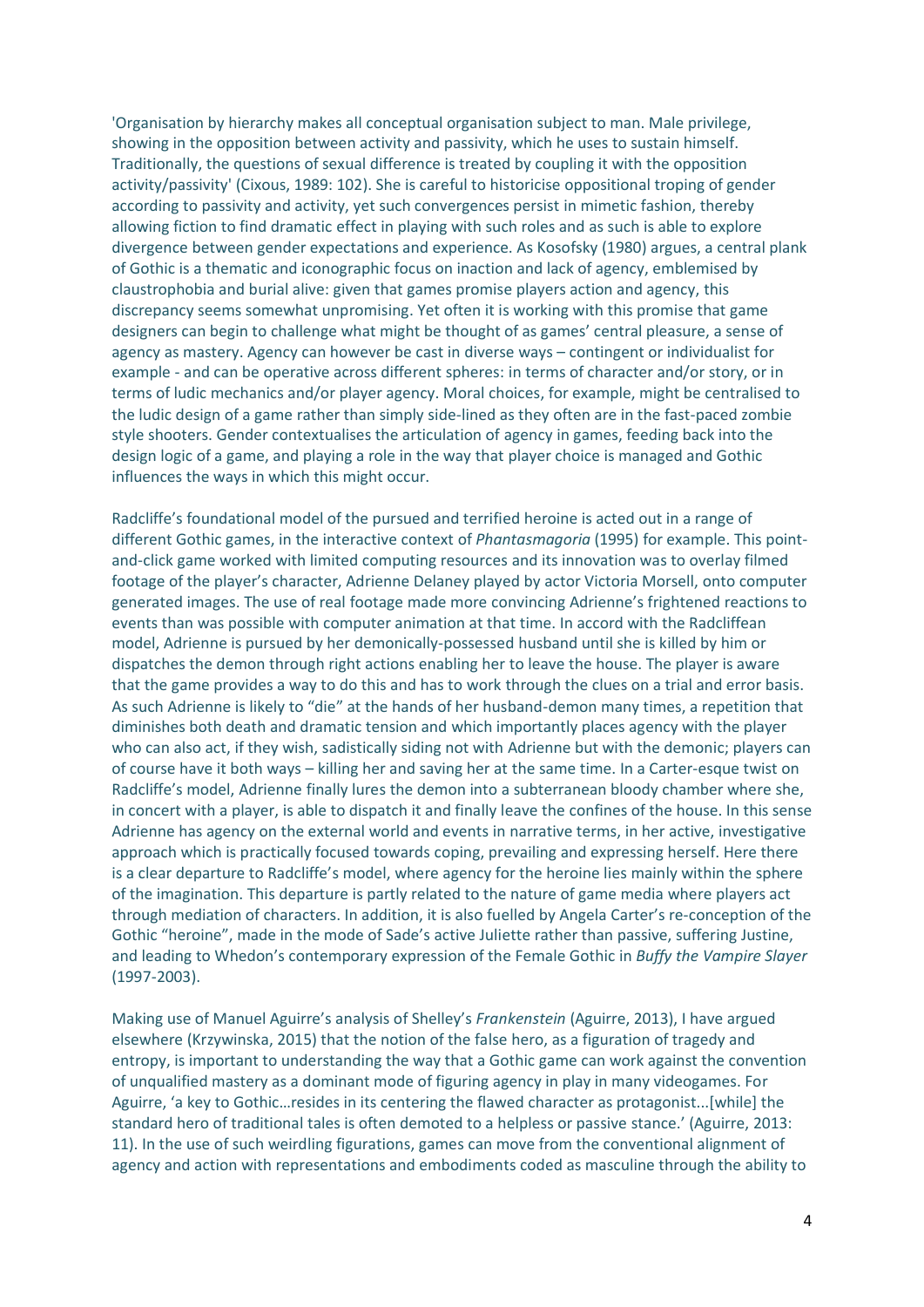act decisively and masterfully on and in situations. In *American McGee's Alice* the active, rational position is represented not by a scientist or muscled hero, or a caring Dad coping with the Apocalypse as in *The Last of Us* (2013), or even by a protective maternal female of the type discussed by Yvonne Tasker (1993). This game's Alice is not going about rescuing anyone at all, as Tasker argues is the condition for the action heroine in Hollywood, and there are no explicit surrogate children. Alice encounters situations and characters that cannot be made sense of, yet retains a clear-sighted yet contrarian grumpiness which establishes her individuality for the player. While Alice is contingent on the player for her agency to play out, the player is also contingent on her for their agency in the game. The designers did however miss a trick here. If this contingency had been noted *diegetically*, then the game could have moved widdershins on usual hero-style game conception of agency as individualist action. Alice has a helper, the Cheshire cat, who comments on progress and gives hints; yet as Alice is false hero, so her helper is a false helper: he's unpredictable and sarcastic, and with his silky tones and demonic features characterized in the guise of Radcliffean villain rather than as helper. Contingency-based agency that counters the hero model goes a little further in *Primal* as Jen works more fully in partnership her gargoyle companion to solve puzzles to act on the world and to help save her boyfriend. While actions used in playing as Alice bear comparison to that used to play Lara Croft in the Tomb Raider games, the meaning of those actions are recast through the Gothic milieu of *American McGee's Alice* and acquire a strange, quietly desperate and deeply unheroic cast. And, while Lara Croft is merely a one-dimensional heromachine with few signs of possessing subjectivity, Alice is most clearly possessed of a willful subjectivity in part by virtue of her textual heritage. Her subjectivity and will are strongly signified verbally and in terms of the way she is animated showing her reactions to the topsy-turvy world that she seemingly unwillingly inhabits. In addition, it is hinted at that this world is of her own imaginative making. And, unlike Lara, Alice talks throughout game play. Alice, Bayonetta and Jen share their thoughts and feelings with their companion helpers, in all cases assuring the player that they are meant to be regarded as separate, living-breathing and thinking others. These characters express how gender and agency are often figured in contemporary culture for the way that gender and agency are often expressed in contemporary culture, not through civic or political action but instead, filtered through the lens of Gothic culture, through the display and performance of quirky, conventionally unconventional individualism.

Alice, Bayonetta and Jen are not therefore just false heroes because they differ from massproduced, masculinized hero-cyborgs found in many games. Through deployment of Gothic grammar each have something demonic or witchy about them which shapes the articulation of their agency. Physically small and slender, Jen of *Primal* discovers that she can transform into different, clawed and muscular demonic forms that allow her to fight physically. Alice uses her toys to destroy without remorse and inhabits a world that is not formed around a simple good-versus-evil binary. Bayonetta is a laconic witch working on the side of darkness, who in graceful balletic moves kills untold numbers of aggressive Angelic beings before breakfast. These formations are figured around worlds and scenarios that permit the centralization of the false hero figured as empathetic women and girls, rather than narratological cyphers. They provide examples of how when placed within weirdifying quotation marks, a more diverse figuration of character agency can be drawn. While the condition for agency here seems to be some kind of madness, recalling the debate between Clement and Cixous (1986) on whether hysteria can be regarded as a feminist strategy, what *is* clear is that the Gothic role of false hero provides an alternative model to hero-based games for building, at least, a wider, more diverse vocabulary of character agency than that typified within shooter and adventure game format. For all these characters agency comes at the cost of some aspect of their humanity as each acquire something monstrous; this is, as in Angela Carter's becoming animal version of fairy stories (as with 'The Tiger's Bride' for example) certainly liberating and libidinal, but there is palpable, Frankenstein-styled, cost. Sanity and family in the case of Alice and the female protagonist of *Phantasmagoria*, both of whom are simply trying to survive a nightmare. In contrast,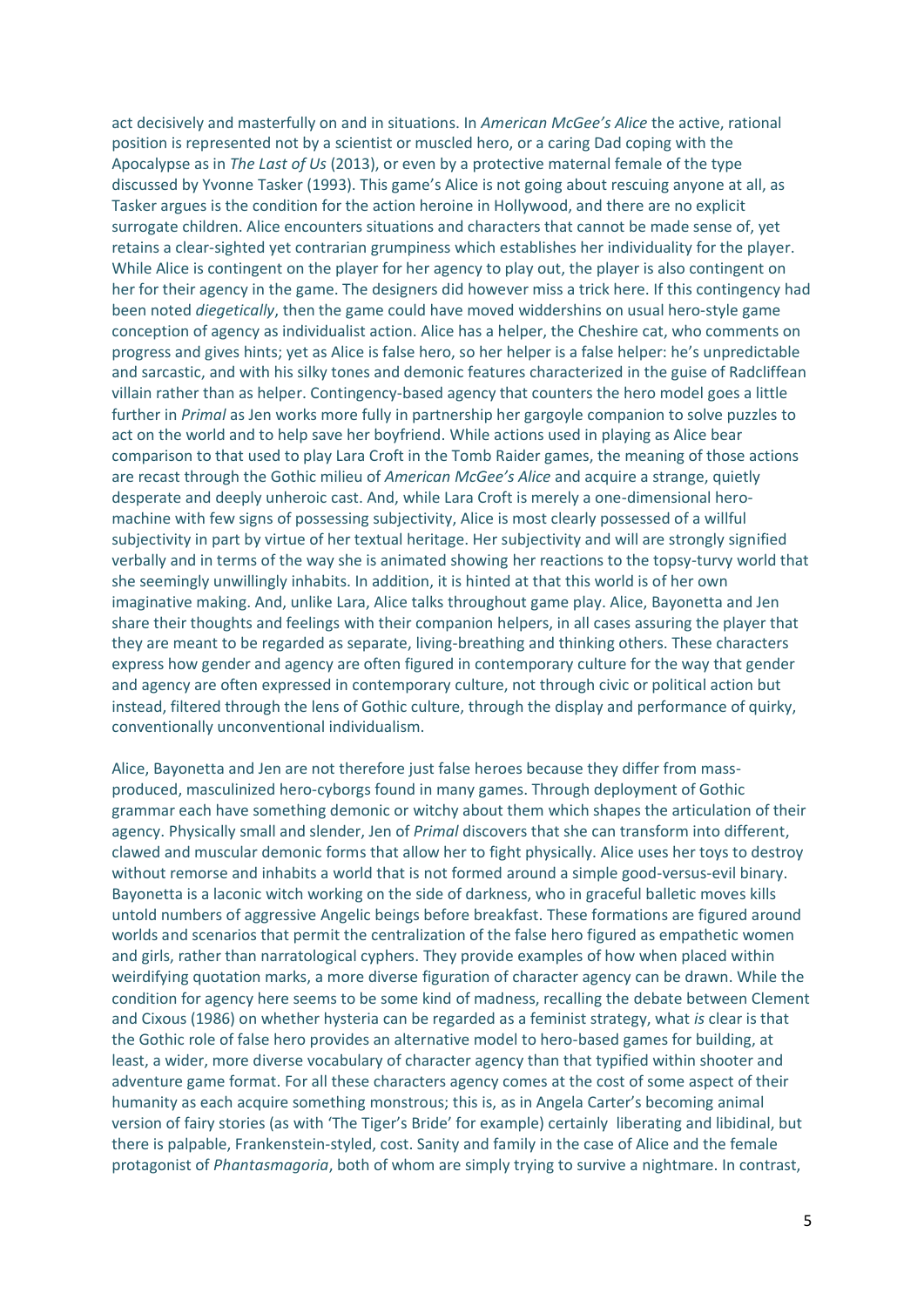Jen comes off the best of the bunch. She is able transform *at will* and her powers are deployed in pursuit of saving her beleaguered boyfriend. This is not successful however, preserving her status as false hero. This ending is interesting, certainly Gothic in tone, and must be understood in a medial context within which most games are motivated to allow the player to triumph over adversity and therefore master potential threat to their ego. Apart from the more Radcliffean ending of *Phantasmagoria* where Adrienne bests the demon male presence and steps out of the bloody chamber house into sunlight, these other "Female Gothic" games offer no resolution, coupling or triumphant pay off. Alice may even be her own enemy, cast as other through the image of the Red Queen and Bayonetta is a quirky oddity, perhaps by virtue of its Japanese authorship, wherein the traditional western iconography of angels versus demons is reversed; but it is only in this game that the denouement involves Bayonetta killing her father and spared death by being saved, rather than persecuted, by a queen who punches the Creator into the sun in an echo of the rescue of the girl in Angela Carter's version of Bluebeard 'The Bloody Chamber' (1979).

The notion of a "Female Gothic" in the context of games is not designed here to suggest that gender or sex is immanent. Instead it is used to show how gender is constructed and performed through the texts that comprise culture. It also provides a means of bringing gender back to the (game) design board in a theoretical milieu where some critics, in a premature application of Donna Haraway's speculative post-human model, emphasise and celebrate digital game players as post-human (Keogh, 2014), a position that while tantalising, and hinted at when playing online in the skin of an avatar of no-gender or differently gendered, nonetheless elides the pervasively embodied and experiential nature of gameplay (Kirkpatrick, 2011; Carr, 2007, 2013), as well as the rhetorics in which that embodiment is conventionalised and understood socially and culturally. When playing a game we may not be represented in the game space as "woman" or even as human at all, but our lived, socialized experience interweaves with the pervasive constructions that name and claim us and how we use our bodies as women or men, even if we resist or contradict those. If games so often articulate agency in terms of heroism and individualism, there are however other economies of agency that are at work on games generally and which acquire something further through a Gothic frame.

*Left 4 Dead 2* (2009) is a Zombie Apocalypse game that by virtue of its co-operative nature might represent a difference to the usual conception of agency as individualist found in many shooter-style games. Working in teams of four, players are represented in the game by an unlikely alliance between a redneck teenaged boy, a twenty-something African-American woman, a large, middleaged African American man and a wide-boy white man. Together they must survive various scenarios of a Zombie Apocalypse. Ostensibly they work together and in concert with their players to clean up the mess, listening out for different types of special monsters that threaten in different ways to wipe out the team. While co-operation is certainly required, effect agency is often contingent on concerted action and there is no distinction between the differently embodied characters in terms of their capacity to act effectively, the game nonetheless deploys attributes found in more conventional shooter that encourage competition between players in terms of kill rate. Should one player-character die then there is no game mechanism to assure that the other players go back to retrieve them, weakening the games claim on agency through contingency. In the end it's still about individual survival even if the characters exhibit some attributes of the false hero (a feature that calls on Romero's anti-heroic *Night of the Living Dead* [1968]). Here we see the pull of the gamic convention to figure agency in a way that emphasizes competition and individualism. By contrast in *Buffy the Vampire Slayer: Chaos Bleeds* (2003), a solo player game, "the big bad" can only defeated with the help of *all* the Buffy gang who the player plays one at a time. Contingency is perhaps most apparent in multiplayer games with large worlds where it is difficult for every player inhabitant to be figured as hero/saviour and takes on a Gothic form in multiplayer online game *The Secret World* (2012). Here players have to work together supporting each other with their different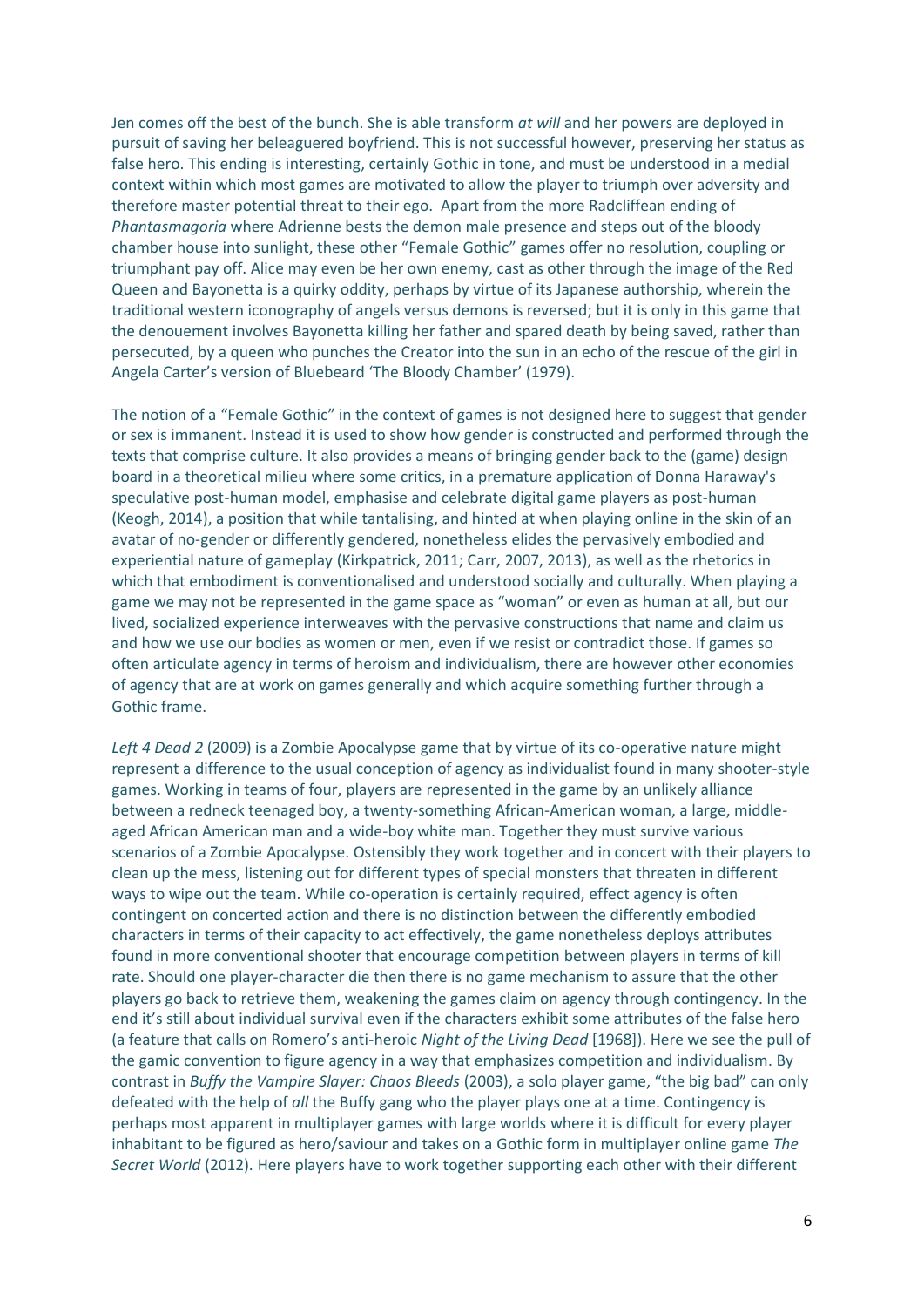skills in order to undertake dungeons. This ensemble-playing is though derived from classic table-top RPG rather than specifically from Gothic literature, although Joss Whedon's Buffy series is informed by the practice and directly referenced. *The Secret World* does however give the player a strong sense of weird isolation and humility, even though a player is chosen by a faction to fight, their efforts are contingent on that faction's resources and support. A player is also just one among many and while small victories might be won, there is a strong pessimistic sense that no amount of fighting will prevent the demise of the human world, limiting therefore any sense of personal agency. In addition to which it is extremely difficult to ascertain the moral alignment of factions or groups for whom the player works; this makes choices seem random and therefore alters the "heroic" condition of agency more usually found in games. This is an excellent example of how a game makes use of contingency and moral ambiguity to drain meaning from any winning condition and its concomitant sense of unbounded agency and mastery. Power is localized and contingent for humans and put into perspective in relation to the Big Other that stalks the defiles of the game. In this context conventional alignments of masculinity and power suffer most and it is perhaps no coincidence that it is long term resident Norma Creed who holds out longest when all the "menfolk" of Solomon Island have died or turned inhuman. In this game and in the other games discussed above that emphasise a contingent model of agency, an untroubled, unilateral approach to power becomes untenable and, by virtue of the Gothic frame, is both bounded and comes at a cost, felt palpably within the agency offered to a player.

I want now to turn to the value of seeing games where player agency is eroded and undermined in terms of a "Male Gothic". In a media context which sells itself on giving players agency in a game, Gothic can be deployed in such a way as to undermine the standard pretence of unconditional agency for a player. It is often in these games that the player is embodied in the game not as a woman but instead as male and it seems logical to assume that this is because women are less potent signifiers of effective agency than men. Game media has some unique, characteristic seductions, the principle one of which is that it offers (at least) the illusion of agency and action to a player, of whom more appropriately controlled physical action is demanded than that of the reader or spectator. Agency and action are the core affordances of games, while in thematic terms a lack of either is integral to the Gothic. While this might appear to be a severely contradictory, dissonant show-stopper, an apposite combination can produce a visceral and engaging experience. In giving the player the capacity to act, to become an agent, indeed promising them that pleasure, provides the context within which any abrupt curtailment of that agency can have potentially a powerful, visceral emotional and psychological impact. For example, in Call of Cthulhu: Dark Corners of the Earth, fear is used as a mechanic to prevent a player from taking action, placing that player very palpably in the shoes of Radcliffean heroine who can only imagine resistance and in a game convention sense gendering the player as female/feminine. Such a possibility arises because games are far more than simply representational artefacts: a player's performance and physicality are deeply implicated in the equation.

Games are commonly defined by the presence of a winning condition. Winning conditions afford players an unconditional sense of progress and achievement. They might be temporary or terminal affairs. Games generally work, in an operant conditioning sense, on the basis of giving a player positive feedback that leads to the achievement of a set goal. Players win in *A Vampyre Story* by working through the puzzles one-by-one to release Mona from the island-castle where she has been imprisoned by the Dracula figure, so she can pursue her aspiration to become an opera singer; the narrative alongside the feedback mechanics work to make players feel good to have done so. The systems and structures of games such as these are also designed to create an appetite to continue to play by giving bursts of pleasure as challenges are overcome thereby shoring up a player's sense of agency. As such, games can be regarded as highly loaded performance management devices wherein certain behaviours are enforced and reified. But it is possible in games to play *on and with*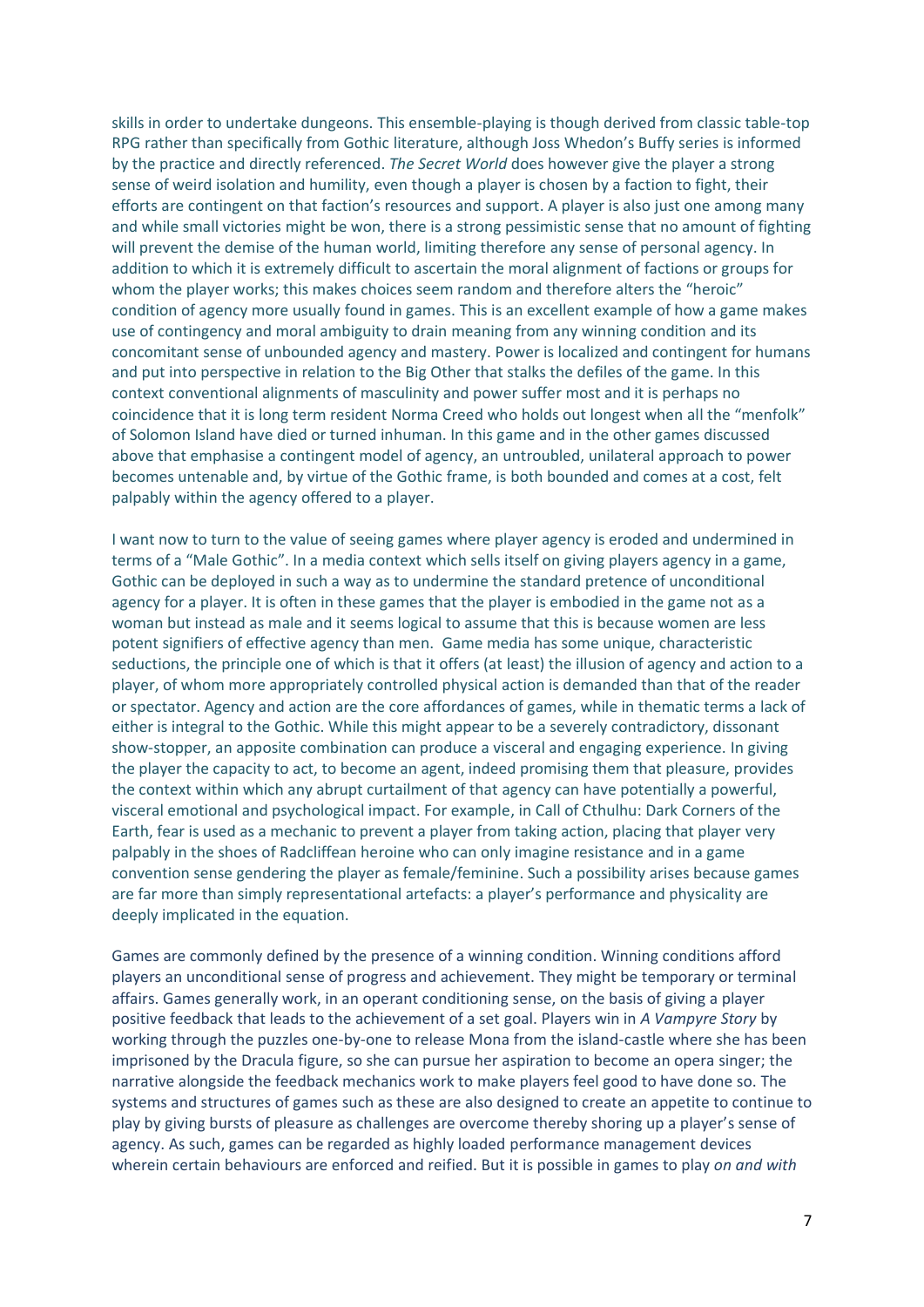such devices. Revealing the manipulative nature of games and the illusion of player agency within the diegesis is achieved and wryly deployed in the Deco-Gothic styled dystopian first person game *Bioshock* (2007), a game that I claim here for "Male Gothic". The player-character is told half way through the game, to great dramatic effect, that they've been mind-controlled throughout: what of agency now? Rather than accruing a bolstered sense of agency for the player, as in commonly pursued by games, it is clear that the player has instead been played. This maneuver certainly pulls the rug out from any allegiance between any pleasurable experience of mastery and control and conventional definitions of masculinity. The game's various endings are far from triumphant and in the cases of two of the three endings culminate with condemnation of the actions of the playercharacter who will have just followed the expected path used within most games by killing the threatening and demonic-looking Little Sisters that populate the game. This play on conventional gamic agency reveals it as contingent, fragile and illusory. *Call of Cthulhu: Dark Corners of the Earth* also operates with a different, decidedly weird, model of agency for its players. Players are highly vulnerable throughout and for large part of the game they can only run from dangerous situations and try to avoid being paralyzed by fear in face of the monstrous other. Winning is simply surviving rather than triumphant overcoming. Breaking the definition of agency as player mastery is also themed in *Eternal Darkness* (2002) which tries to convince the player – not just the character they play - that they are going mad and haunted: the player is addressed *as* a player during the game when it appears that the game console has been switched off and removing an agency over the game's controller. More recently, horror games for the Oculus Rift, such as *Alone in the Rift* (2014) and *Dreadhalls* (2014) have exploited the physical and perceptual effects of a 360 degree immersive virtual space to play with and on player agency and in so doing call on the aesthetics of "Male Gothic" by placing emphasis on scopophilia – the rift is strapped around the eyes and by reembodying a player in their own skin and then creating an experience that finds its thrill by putting a player beyond their own physical and perceptual agency. When agency is so contested and contingent in our real lives, it is perhaps no small wonder that the virtual offerings of mastery within games has proved so seductive; yet games and particular Gothic games that actively engage with entropy – the arch-enemy of agency and progression - are capable of figuring agency and mastery against dominant game conventions. Such games can provide the affective and embodied experience that lead us to ask if we have any personal or social agency and whether meaning and identity have not just simply been coopted to boost the overweening consumerist ego.

## Works Cited

Aguirre, M., 2013. Gothic Fiction and Folk-Narrative Structure: The Case of Mary Shelley's Frankenstein. *Gothic Studies,* 15/2(November).

Carr, D., 2007. *Un-situated Play: Textual Analysis and Videogames.* Digital Games Research Association website http://www.digra.org/hardcore/hc18/.

Carr, D., 2013. *Digital Games: Representations of Ability and Disability Project Update at Games.*  London: Institute of Education.

Cixous, H., 1989. 'Sorties: Out and Out: Attacks/Ways Out/Forays'. In: C. Belsey & J. Moore, eds. *The*  Feminist Reader: Essays in Gender and the Polticis of Literary Criticism.. Basingstoke: Macmillan.

Clement, C. & Cixous, H., 1986. *The Newly Born Woman.* University of Minnesota Press.

Keogh, B., 2014. Cybernetic Memory and the Construction of the posthuman Self in Videogame Play. In: D. M. Weiss, A. D. Propen & C. Emmerson Reid, eds. *Design, Mediation and the Posthuman.* New York: Lexington Books, pp. 233-246.